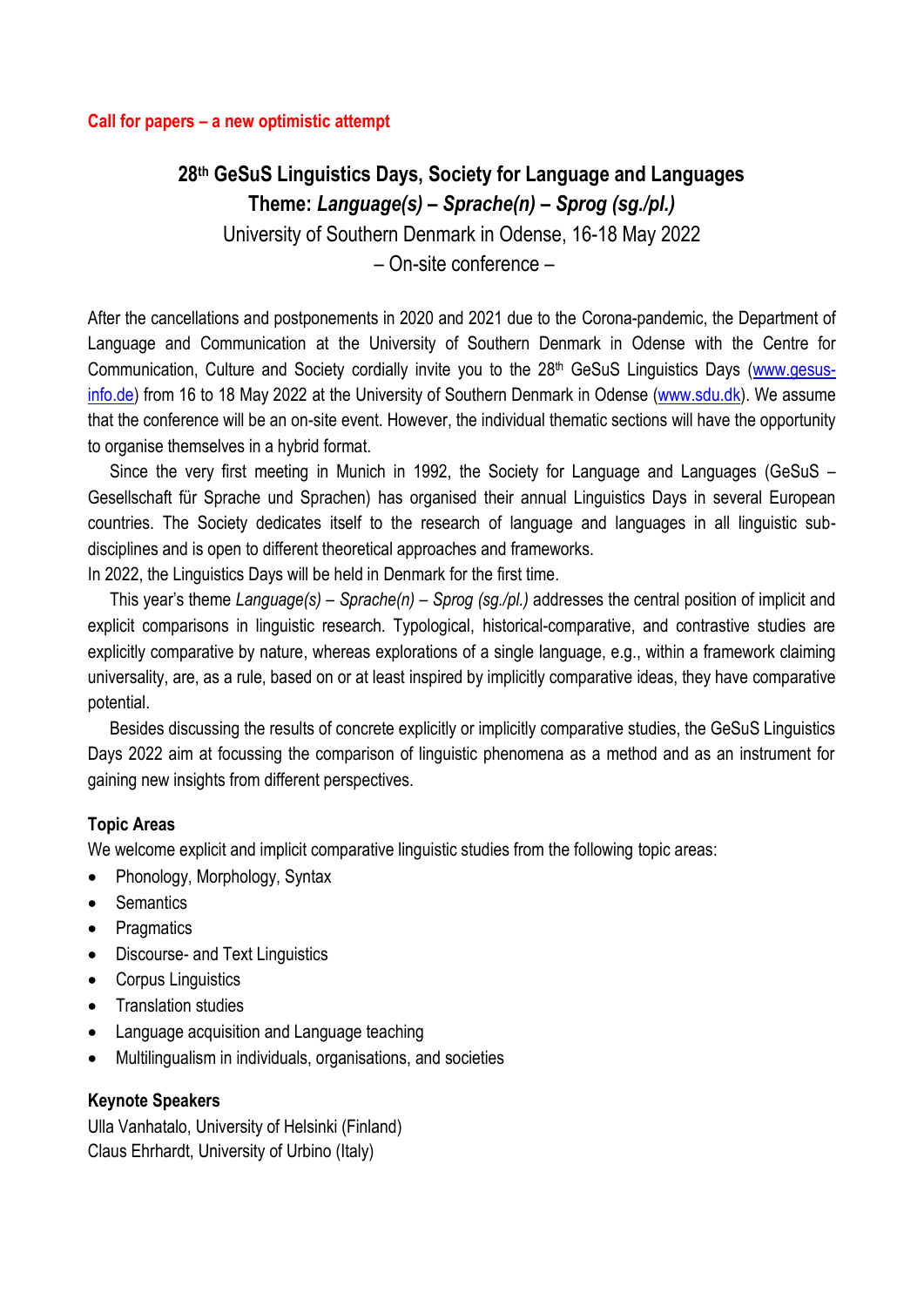# **Thematic Sections**

In addition to the general section, the following thematic sections are currently registered (for further information see the conference website):

- Grammar and Grammatical Theory
- Communication while travelling
- Contact Linguistics, Multilingualism, Interculturality: Theory, Methodology, Practice
- Historical Linguistics
- Language acquisition and language teaching

Further proposals are welcome.

# **Conference Languages**

The main languages of the conference are English and German. As the Linguistics Days support linguistic diversity, we welcome parallel language use with respect to papers and presentation; however, these should cover at least one of the main languages of the conference, such as providing presentation slides in English accompanied by a spoken presentation in Danish, or a handout in Polish accompanied by a spoken presentation in German.

# **Abstracts and Deadlines**

**Thematic Sections:** Please send your proposal for new thematic sections until 28 February 2022, including a short description (approx. 200 words) in English or German, to [klge@sdu.dk.](mailto:klge@sdu.dk) The sections will be displayed on the conference website.

**Papers and Posters:** We kindly ask you to submit your abstracts (400 words including references for papers) for presentations (20 minutes presentation plus 10 minutes discussion time) or posters in English or German to [klge@sdu.dk](mailto:klge@sdu.dk) by 14 March 2022. Notification of acceptance no later than 25 March. Already accepted abstracts from 2021 remain accepted but may be revised.

Registration for presenters until 25 April 2022 at the latest. A refund of the conference fee is unfortunately not possible after this date.

# **Conference Fee and Registration**

The standard conference fee is 100  $\epsilon$  / 750 DKK. The conference fee for GeSuS members is 80  $\epsilon$  / 600 DKK. the reduced conference fee for full-time students, unemployed and retired persons is 60  $\epsilon$  / 450DKK. This includes the conference materials, coffee breaks, and the reception on the first conference day.

Persons without own income (e.g., students) can apply to GeSuS for a travel grant, see [http://gesus](http://gesus-info.de/nachwuchsforderung/fordermoglichkeiten/)[info.de/nachwuchsforderung/fordermoglichkeiten/](http://gesus-info.de/nachwuchsforderung/fordermoglichkeiten/) (in German).

The conference dinner will take place on 17 May at Olivia Brasserie (website [https://olivia-brasserie.dk/\)](https://olivia-brasserie.dk/) in the city centre. Cost: 2 courses 259 DKK, 3 courses 299 DKK, plus drinks. Payment will be made on the spot. Note: The conference dinner is **not** included in the conference fee!

A conference excursion is not planned due to the still uncertain pandemic situation.

Please find the conference registration form here: [https://event.sdu.dk/gesus2022.](https://event.sdu.dk/gesus2022)

# **Entry requirements Corona / Covid19**

The currently valid entry regulations to Denmark can be found here:<https://en.coronasmitte.dk/>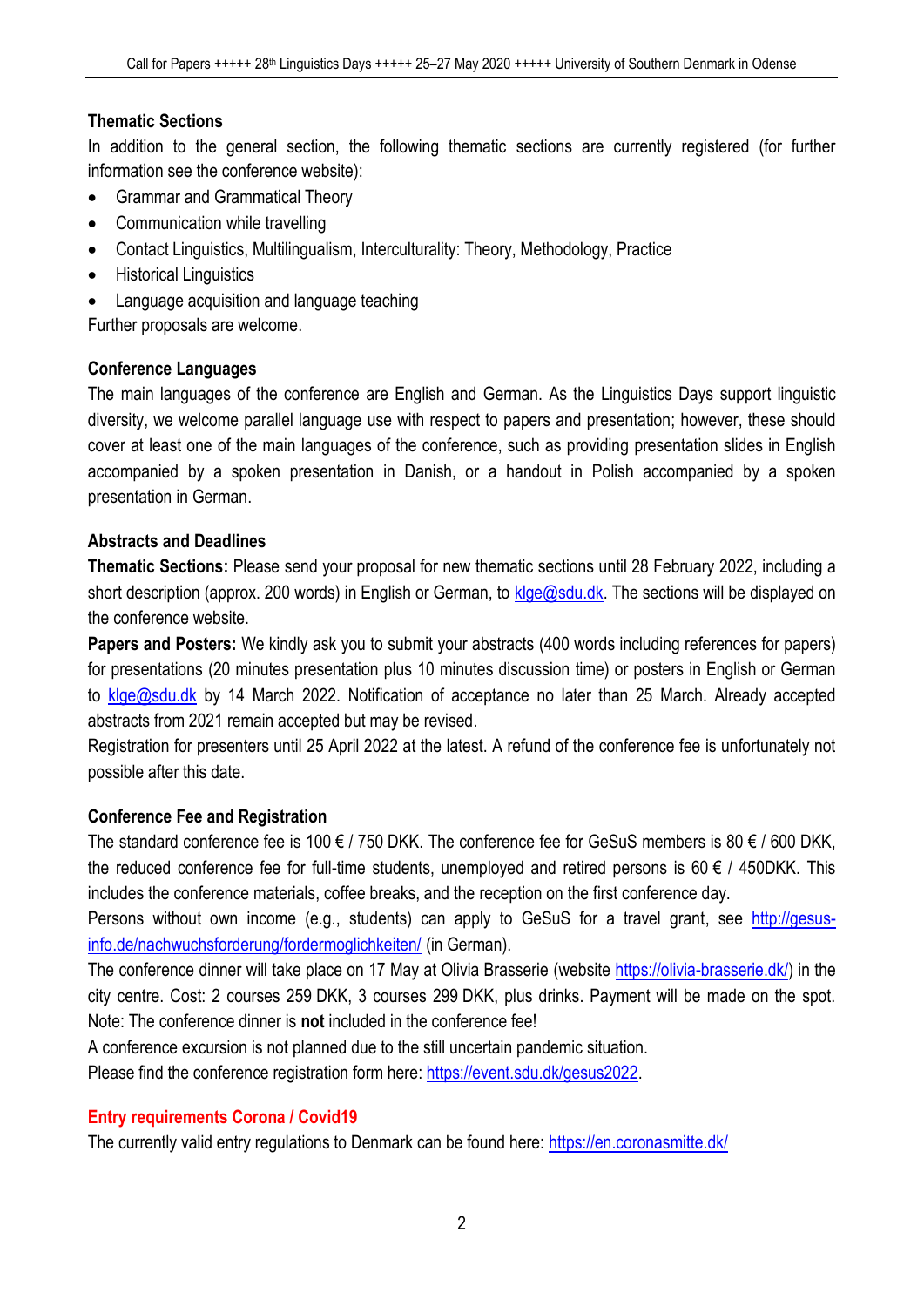## **Organisers**

Klaus Geyer, Alexandra Holsting, Rasmus Nielsen, Uwe Kjær Nissen, Lone Villemoes

#### **Venue**

The GeSuS Linguistics Days will be held in the conference area of the Odense campus, University of Southern Denmark. The campus is located in the south-east of Odense. Address: Campusvej 55, 5230 Odense. Good public transport connections from the city centre.

<https://www.sdu.dk/en/service/vejviser/odense>

#### **Important Dates and Deadlines**

| Proposals for sections:      | 28 February 2022  |
|------------------------------|-------------------|
| Submission of abstracts:     | 14 March 2022     |
| Notification of acceptance:  | 25 March 2022     |
| Registration for presenters: | 25 April 2022     |
| Conference:                  | 16 to 18 May 2022 |

# **Contact**

Klaus Geyer, [klge@sdu.dk,](mailto:klge@sdu.dk) +45 6550 3215

## **Conference Website**

[http://www.gesus2020.sdu.dk](http://www.gesus2020.sdu.dk/)

#### **Registration**

Please use this form for registration: <https://event.sdu.dk/gesus2022>

## **Funding**

The 28<sup>th</sup> GeSuS Linguistic Days are supported by the Carlsberg Foundations.

## **Practical Information**

## **a) General tourist information**

About Odense: [www.visitodense.com;](http://www.visitodense.com/) about Denmark: [www.visitdenmark.com.](http://www.visitdenmark.com/)

The currency in Denmark is the Danish krone (DKK). Other currencies are generally not accepted. Credit card payment is usually possible but there may be a surcharge for the use of foreign credit cards.

# **b) Getting there**

## **By plane**

For travelling longer distances. Easiest via Copenhagen Airport (CPH, [www.cph.dk/en\)](http://www.cph.dk/en). There are direct trains to Odense from the airport train station or frequent trains to Copenhagen Central station (København H), where there will be trains to Odense. Note: Odense may not be the final destination so display boards at stations may give names of towns in Jutland (such as Aarhus, Aalborg, Esbjerg). All intercity trains going west will stop in Odense. Travel time from the airport to Odense is approximately 1.30 hours.

Train tickets cannot be bought on the train. These must be purchased at the airport at the red ticketing machines (credit card). Price approx. 330 DKK (approx. 45 EUR) for a standard single ticket with full flexibility.